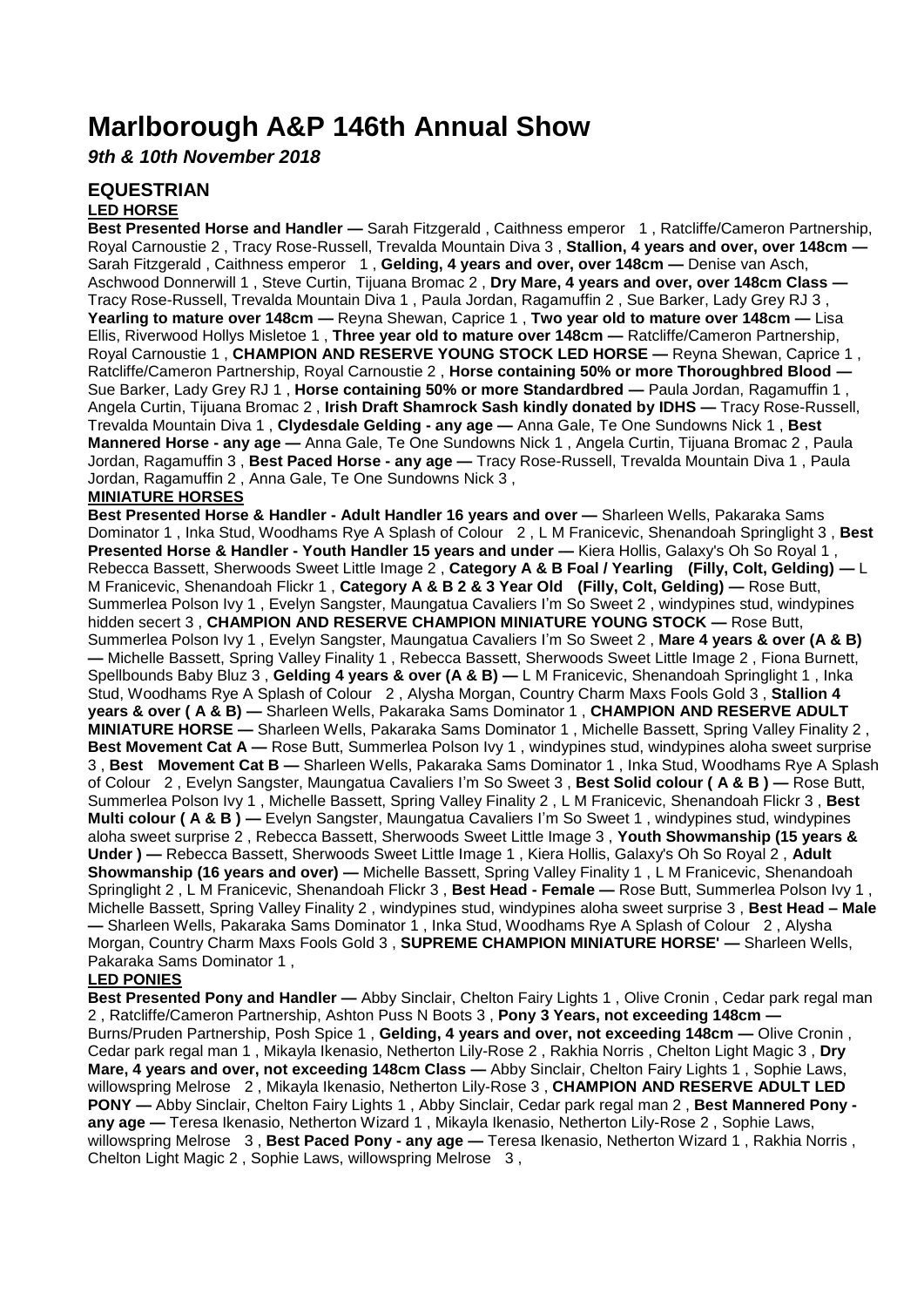#### **WELSH PONIES**

**Best Presented Purebred Welsh Exhibit and Handler (Including sections A,B,C & D) — Georgia Livingstone,** SP The Bandit 1 , Olive Cronin , Cedar park regal man 2 , hollie southward, Hollybank Pico 3 , **Registered Purebred Welsh Pony 3 years and under —** Georgia Livingstone, SP The Bandit 1 , **Registered Partbred Welsh Pony 3 years and under —** Burns/Pruden Partnership, Posh Spice 1 , **Registered Purebred Welsh Pony 4 years and over —** Olive Cronin , Cedar park regal man 1 , hollie southward, Hollybank Pico 2 , **Registered Partbred Welsh Pony 4 years and over —** Georgia Taylor , Kinkora Nightlife 1 , Kathryn Musgrove, Alswell Park Just Gossip 2 , Mikayla Ikenasio, Netherton Lily-Rose 3 , **CHAMPION AND RESERVE CHAMPION WELSH PONY —** Abby Sinclair, Cedar park regal man 1 , Georgia Taylor , Kinkora Nightlife 2 , **BEST PUREBRED WELSH EXHIBIT —** Abby Sinclair, Cedar park regal man 1 ,

#### **SUPREME LED EXHIBIT**

**SUPREME CHAMPION LED PONY EXHIBIT — Abby Sinclair, Chelton Fairy Lights 1. PONY CLUB CLASSES**

**Best groomed and cared for Pony Club Mount. —** Scarlett Sheridan, Westfield sheeba 1 , Emma Harrison-Jones, Bailey 2 , Holly Bray, Stanley Brook Look At That 3 , **Best Lead Rein Pony Cub Pony and Rider —** Annabel Straight, Acorn 1 , Lucy Gale, Spice 2 , **Best Pony Club Rider up to D+ Certificate Level —** Emma Harrison-Jones, Bailey 1 , Holly Bray, Stanley Brook Look At That 2 , Ryleigh Gale, Bingley Elisa 3 , **Best Pony Club Rider over C+ Certificate Level —** Scarlett Sheridan, Westfield sheeba 1 , Emily Cowan, Windsor Gangster 2 , **Best Shepherds Hack/Pony —** Emma Harrison-Jones, Bailey 1 , Olivi Polkinghorne, Kaaliq Al Nor 2 , Scarlett Sheridan, Westfield sheeba 3 , **Best Paced and Mannered Pony Club Pony or Hack —** Aleisha Toneycliffe, Jet Li 1 , Olivi Polkinghorne, Kaaliq Al Nor 2 , Emma Harrison-Jones, Bailey 3 , **Best Pony Club Combination - Rider and Pony/Hack —** Scarlett Sheridan, Westfield sheeba 1 , Aleisha Toneycliffe, Jet Li 2 , Olivi Polkinghorne, Kaaliq Al Nor 3 , **CHAMPION AND RESERVE PONY CLUB MOUNT —** Scarlett Sheridan, Westfield sheeba 1 , Emma Harrison-Jones, Bailey 2 , **Best Rider over jumps up to to D+level —** Olivi Polkinghorne, Kaaliq Al Nor 1 , Emma Harrison-Jones, Bailey 2 , Liv Howard, Adlou Dancing Queen 3 , **Best Rider over jumps up to C+level —** Emily Cowan, Windsor Gangster 1 , Scarlett Sheridan, Westfield sheeba 2 ,

#### **SIDE SADDLE CLASSES**

**Best Side Saddle Combination Turnout Class —** Sarah Roughton, Zorro's Unforgettable 1 , Bronwyn Kerr, Agincourt 2 , Sioban Harnett, Jed 3 , **Best Side Saddle Mount for Ponies 148cm —** Taylor Edwards, Windsor masterpiece 1 , Charlotte Delany , Foreign shores 2 , **Best Side Saddle Mount for Horses over 148cm —** Sarah Roughton, Zorro's Unforgettable 1 , Bronwyn Kerr, Agincourt 2 , Sioban Harnett, Jed 3 , **CHAMPION AND RESERVE CHAMPION SIDE SADDLE MOUNT —** Sarah Roughton, Zorro's Unforgettable 1 , Taylor Edwards, Windsor masterpiece 2 , **Best Lady Side Saddle Rider for Riders over 17 years —** Sarah Roughton, Zorro's Unforgettable 1 , Bronwyn Kerr, Agincourt 2 , Sioban Harnett, Jed 3 , **Best Junior Side Saddle Rider - Roders 18 years and under —** Taylor Edwards, Windsor masterpiece 1 , Charlotte Delany , Foreign shores 2 , **Best Paced & Mannered Side Saddle Horse or Pony —** Sarah Roughton, Zorro's Unforgettable 1 , Bronwyn Kerr, Agincourt 2 , Sioban Harnett, Jed 3 ,

#### **SHOWJUMPING**

**Harcourts Pony TAM2 65cm for Ponies up to 148cm —** Bridget Peter, Windrush Digby 1 , **Harcourts Open Pony TAM2 85cm for Ponies up to 148cm —** Hayley Graham, Puzzle 1 , Hannah Buck, Rockburn Taffy 2 , Anae Shadbolt, Inspector gadget 3 , **Harcourts Open Pony TAM5 100cm for Ponies up to 148cm —** Alyssa Le Sueur, Woodbine Charity 1 , Anae Shadbolt, Inspector gadget 2 , Isa Hermens, Ono 3 , **Harcourts Open Pony TAM5 IJO 100cm or Ponies up to 148cm —** Isa Hermens, Ono 1 , Madeline Woods, Chobidong 2 , Alyssa Le Sueur, Woodbine Charity 3 , **Harcourts Open Horse TAM5 IJO 80cm for Horses over 148cm —** sophie williams, Chasubul 1 , sophie williams, Banjo 2 , Emma Grigg, Delta Lights Up 3 , **Harcourts Open Horse TAM5 IJO 90cm for Horses over 148cm —** Sindy Kirkwood, Buster 1 , Johannah Schwass - Marsh, Mercedes Benzz 2 , sophie williams, Banjo 3 , **Harcourts Open Horse TAM5 IJO 100cm for Horses over 148cm —** Emma Pilcher, Ngahiwi Jitterbug 1 , Sindy Kirkwood, Buster 2 , sophie williams, Chasubul 3 , **'TYRELAND BLENHEIM' OPEN HORSE TAM3 1.10m for Horses over 148cm —** Emma Pilcher, Ngahiwi Jitterbug 1 , Adam Ford, golden mile 2 , Lynley Wilson, Zactac Indian Brave 3 , **Norwoods Open Horse TAM5 1.20m for Horses over 148cm —** Lynley Wilson, Zactac Indian Brave 1 , Adam Ford, golden mile 2 ,

#### **LEAD REIN PONIES**

**Smartest on Parade Lead Rein Combination —** Olive Cronin , Cedar park regal man 1 , Harriet Murray, Imperial Park Roselight 2 , Hayley Chambers, Sherwoods HowzThat 3 , **Rider 4 & 5 years —** Hayley Chambers, Sherwoods HowzThat 1 , Rakhia Norris , Chelton Light Magic 2 , **Rider 6 & 7 years —** Annabel Dampier-Crossley, Camptoun Loch Ness 1 , Olive Cronin , Cedar park regal man 2 , Harriet Murray, Imperial Park Roselight 3 , **Novice Lead Rein Pony 0-5 Wins not exceeding 128cm Class —** Annabel Dampier-Crossley, Camptoun Loch Ness 1 , Harriet Murray, Imperial Park Roselight 2 , Georgia Taylor , Merrileigh Finale 3 , **Open Lead Rein Pony not exceeding 123cm. —** Olive Cronin , Cedar park regal man 1 , Harriet Murray, Imperial Park Roselight 2 , Hayley Chambers, Sherwoods HowzThat 3 , **Open Lead Rein Pony Over 123cm not exceeding 128cm —**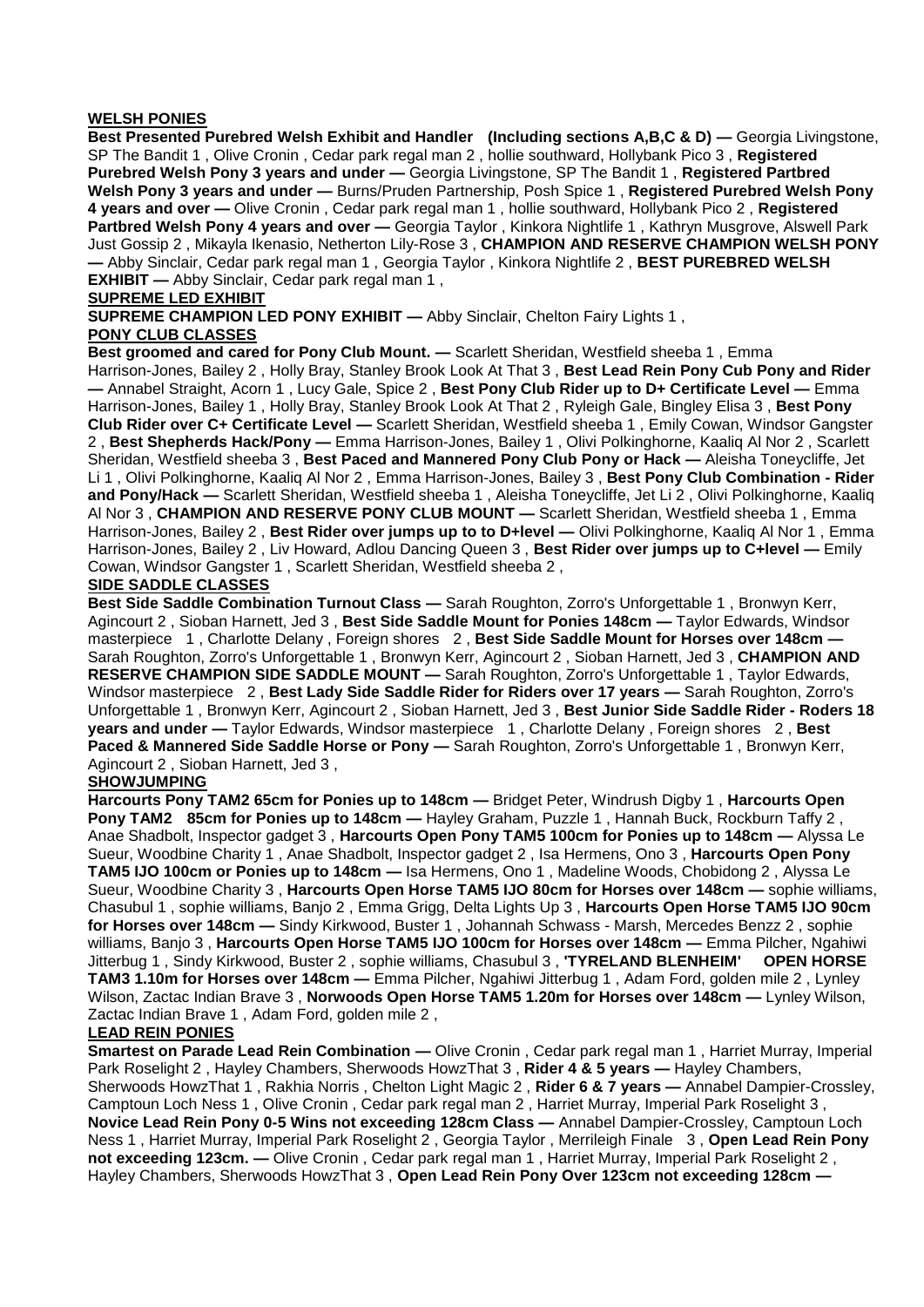Annabel Dampier-Crossley, Camptoun Loch Ness 1 , Rakhia Norris , Chelton Light Magic 2 , **CHAMPION AND RESERVE LEAD REIN PONY —** Abby Sinclair, Cedar park regal man 1 , Annabel Dampier-Crossley, Camptoun Loch Ness 2 , **Novice Paced & Mannered Lead Rein Pony not exceeding 128cm (0-5 wins) —** Annabel Dampier-Crossley, Camptoun Loch Ness 1 , Harriet Murray, Imperial Park Roselight 2 , **Open Paced & Mannered Lead Rein Pony not exceeding 123cm —** Olive Cronin , Cedar park regal man 1 , Harriet Murray, Imperial Park Roselight 2 , **Open Paced & Mannered Lead Rein Pony over 123cm not exceeding 128cm —** Annabel Dampier-Crossley, Camptoun Loch Ness 1 , Rakhia Norris , Chelton Light Magic 2 , **Best Learners Pony —** Rakhia Norris , Chelton Light Magic 1 , **CHAMPION OPEN PACED & MANNERED LEAD REIN PONY —** Abby Sinclair, Cedar park regal man 1 , Annabel Dampier-Crossley, Camptoun Loch Ness 2 ,

# **FIRST RIDDEN COMBINATION (HOYQ)**

**First Ridden Smartest on Parade —** Katie Templeman, Sunninghill Razzle Dazzle 1 , Molly Allen, Willowmead Town Cryer 2 , Paige Fitzgerald, KS Sergeant Pepper 3 , **Novice Rider (First Ridden Section) 0-5 Wins —** Kaitlyn Ikenasio, Netherton Wizard 1 , Georgina Musgrove, Alswell Park Just Gossip 2 , Mikayla Ikenasio, Netherton Lily-Rose 3 , **Open Rider (First Ridden Section) —** Mikayla Ikenasio, Netherton Lily-Rose 1 , Georgina Musgrove, Alswell Park Just Gossip 2 , Abby Sinclair, KS Sergeant Pepper 3 , **Novice First Ridden Pony not exceeding 138cm 0-5 Wins —** Mikayla Ikenasio, Netherton Lily-Rose 1 , Kate Edwards, Southwind candy kisses 2

, Paige Fitzgerald, KS Sergeant Pepper 3 , **Open First Ridden Pony not exceeding 128cm —** Mikayla Ikenasio, Netherton Lily-Rose 1 , Molly Allen, Willowmead Town Cryer 2 , Katie Sutherland, Greenlee Moloney 3 , **Open First Ridden Pony over 128cm and not exceeding 138cm —** Kate Edwards, Windsor masterpiece 1 , Paige Fitzgerald, KS Sergeant Pepper 2 , **CHAMPION AND RESERVE FIRST RIDDEN PONY —** Taylor Edwards, Windsor masterpiece 1 , Mikayla Ikenasio, Netherton Lily-Rose 2 , **Novice Paced and Mannered First Ridden Pony not exceeding 138cm (0-5wins) — Kate Edwards, Southwind candy kisses 1, Georgina Musgrove, Alswell** Park Just Gossip 2 , Kaitlyn Ikenasio, Netherton Wizard 3 , **Open Paced and Mannered First Ridden Pony not exceeding 128cm —** Georgina Musgrove, Alswell Park Just Gossip 1 , Kate Edwards, Southwind candy kisses 2 , Kaitlyn Ikenasio, Netherton Wizard 3 , **CHAMPION PACED AND MANNERED FIRST RIDDEN —** Georgina Musgrove, Alswell Park Just Gossip 1 , Taylor Edwards, Windsor masterpiece 2 ,

# **WORKING HUNTERS (HOYQ)**

**Novice Working Hunter 0-2 Wins —** Jane Fowler, Showtym Lass 1 , Annalise Graham, Oakleys Dunit 2 , Nicole Soper, The Halo Effect 3 , **Novice Working Hunter 0-5 Wins —** Emma Pilcher, Ngahiwi Jitterbug 1 , Jane Fowler, Showtym Lass 2 , **Open Working Hunter over 158cm and not exceeding 163cm Class —** Jane Fowler, Showtym Lass 1 , Emma Pilcher, Ngahiwi Jitterbug 2 , **Open Working Hunter over 163cm - DYLAN TROPHY —** Annalise Graham, Oakleys Dunit 1, Duncan Norrie, WPS Vavoom 2, Lynley Wilson, Zactac Indian Brave 3, **CHAMPION AND RESERVE WORKING HUNTER HORSE —** Jane Fowler, Showtym Lass 1 , Emma Pilcher, Ngahiwi Jitterbug 2 ,

#### **WORKING HUNTER PONY (HOYQ)**

**Novice Working Hunter Pony 0-2 wins —** Hannah Buck, Rockburn Taffy 1 , Bridget Peter, Windrush Digby 2 , Madeline Jones, Aurora SK 3, **Novice Working Hunter Pony 0-5 Wins —** Bridget Peter, Windrush Digby 1 Hannah Buck, Rockburn Taffy 2 , Madeline Jones, Aurora SK 3 , **Open Working Hunter Pony over 138cm & not exceeding 148cm - Rider under 17 yrs —** Hayley Graham, Puzzle 1 , Georgia Weaver, Dipped In Silver 2 , Bridget Peter, Windrush Digby 3 , **CHAMPION AND RESERVE WORKING HUNTER PONY —** Hayley Graham, Puzzle 1 , Georgia Weaver, Dipped In Silver 2 ,

#### **PONY HUNTER JUMPING**

**Novice Pony Hunter RTR Rider under 17 years - Maximum height 85cm —** Hayley Graham, Puzzle 1 , Hannah Buck, Rockburn Taffy 2 , Bridget Peter, Windrush Digby 3 , **Open Pony Hunter RTR - Pony not exceeding 143cm —** Anae Shadbolt, Inspector gadget 1 , Bridget Peter, Windrush Digby 2 , **Open Pony Hunter RTR - Ponies over 143cm and not exceeding 148cm Rider —** Georgia Weaver, Dipped In Silver 1 , Hayley Graham, Puzzle 2 , Alyssa Le Sueur, Woodbine Charity 3 , **CHAMPION AND RESERVE PONY HUNTER —** Georgia Weaver, Dipped In Silver 1 , Hayley Graham, Puzzle 2 , **Best Boy or Girl Rider Over Jumps —** Georgia Weaver, Dipped In Silver 1 , Anae Shadbolt, Inspector gadget 2 , Bridget Peter, Windrush Digby 3 ,

# **HARNESS HORSES**

**Best Turned Out Horse, Pony or Miniature —** L M Franicevic, Shenandoah Springlight 1 , Fiona Burnett, Spellbounds Baby Bluz 2 , Jody Samuels, Blackwood Grove Dancer Of The Night 3 , **Best Harness Miniature Horse —** Fiona Burnett, Spellbounds Baby Bluz 1 , L M Franicevic, Shenandoah Springlight 2 , Helen Meikle, Razyana Outlaws Remember the Day 3 , **CHAMPION AND RESERVE HARNESS HORSE, PONY OR MINIATURE —** Fiona Burnett, Spellbounds Baby Bluz 1 , L M Franicevic, Shenandoah Springlight 2 , **Best Mannered Harness Horse, Pony or Miniature —** Fiona Burnett, Spellbounds Baby Bluz 1 , L M Franicevic, Shenandoah Springlight 2 , Inka Stud, Woodhams Rye A Splash of Colour 3 , **Best Trotting Action Harness Horse Pony or Miniature Class —** Inka Stud, Woodhams Rye A Splash of Colour 1 , Fiona Burnett, Spellbounds Baby Bluz 2 , L M Franicevic, Shenandoah Springlight 3 , **Best Harness Driver —** L M Franicevic, Shenandoah Springlight 1 , Inka Stud, Woodhams Rye A Splash of Colour 2 , Fiona Burnett, Spellbounds Baby Bluz 3 ,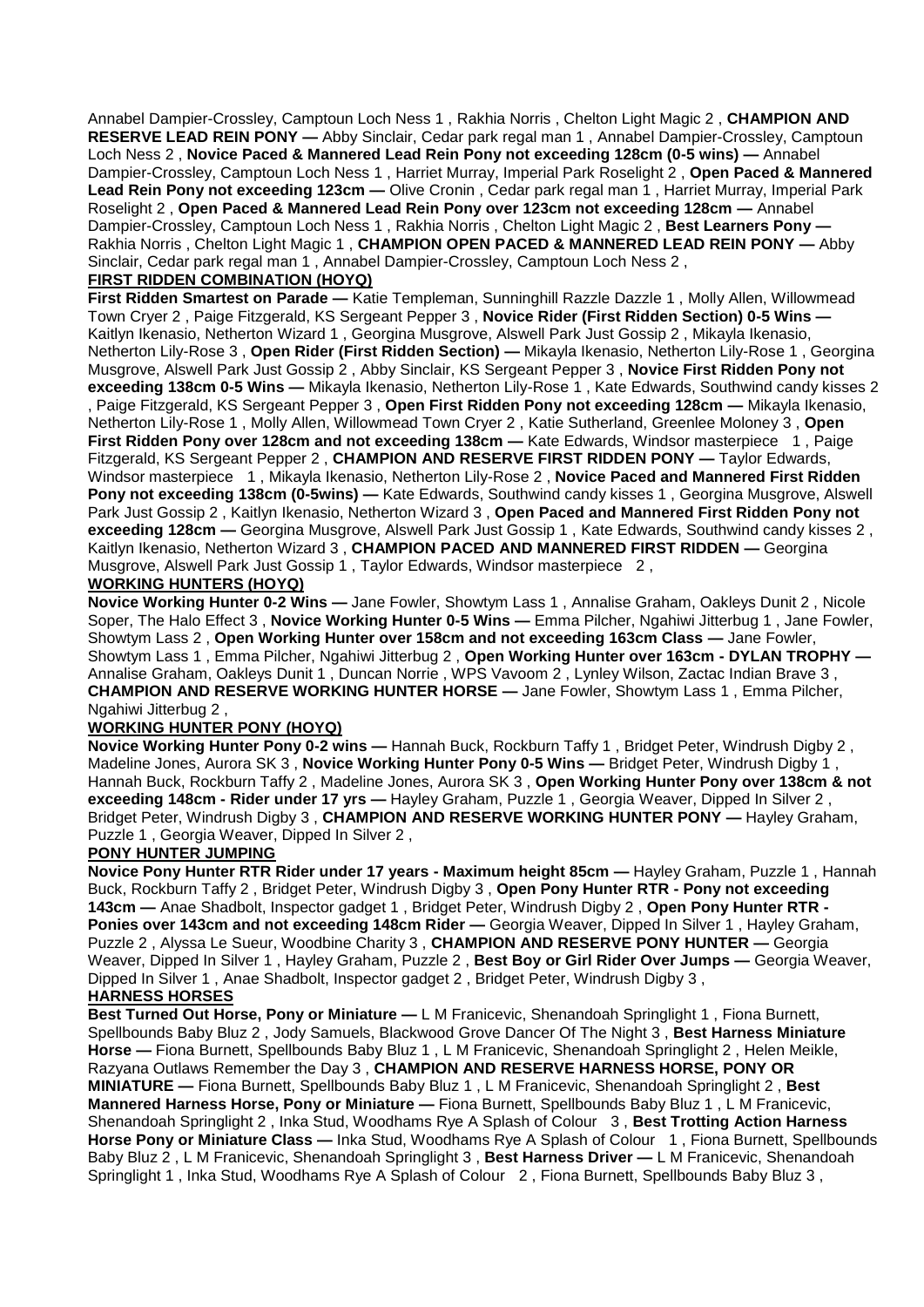#### **SADDLE HORSES**

**Smartest on Parade Saddle Hunter —** sophie williams, Banjo 1 , Philippa Somerville, Chrialka Quotation 2 , Maggie Hillock, Aramore 3 , **Novice Saddle Hunter (0-2 Wins) —** sophie williams, Banjo 1 , Denise van Asch, Aschwood Donnerwill 2 , Pam Neal, Zeus Arrow 3 , **Novice Saddle Hunter (0-5 Wins) —** Philippa Somerville, Chrialka Quotation 1 , Amy Nicholls, Sanderson 3 , **CHAMPION AND RESERVE NOVICE SADDLE HUNTER —** Philippa Somerville, Chrialka Quotation 1 , sophie williams, Banjo 2 , **Open Saddle Hunter over 148cm and not exceeding 163cm —** Pam Neal, Zeus Arrow 1 , **Open Saddle Hunter over 163cm —** Denise van Asch, Aschwood Donnerwill 1 , Philippa Somerville, Chrialka Quotation 2 , James Duncan, BL Alonso 3 , **Open Lady'sSaddle Hunter on Type (conformation class) —** Maggie Hillock, Aramore 1 , Pam Neal, Zeus Arrow 2 , **Open Gentleman's Saddle Hunter on Type (conformation class) —** James Duncan, BL Alonso 1 , Bronwyn Kerr, Agincourt 2 , **CHAMPION AND RESERVE SADDLE HUNTER —** Denise van Asch, Aschwood Donnerwill 1 , Philippa Somerville, Chrialka Quotation 2 , **Novice Paced & Mannered Saddle Hunter 0-5 Wins —** Bronwyn Kerr, Agincourt 1 , Pam Neal, Zeus Arrow 2 , **Open Paced & Mannered Saddle Hunter —** James Duncan, BL Alonso 1 , Maggie Hillock, Aramore 2 , Bronwyn Kerr, Agincourt 3 ,

#### **PARK HACK (HOYQ)**

**Smartest on Parade —** Sarah Fitzgerald , Caithness emperor 1 , Holly Blake, Altimarloch Biggles 2 , **Novice Park Hack (0-5 wins) over 148cm and not exceeding 158cm —** Holly Blake, Altimarloch Biggles 1 , **CHAMPION AND RESERVE NOVICE PARK HACK —** Holly Blake, Altimarloch Biggles 1 , **Open Park Hack over 148cm and not exceeding 153cm —** Sarah Fitzgerald , Caithness emperor 1 , **Open Lady's Park Hack on Type (conformation class) —** Sarah Fitzgerald , Caithness emperor 1 , **CHAMPION AND RESERVE PARK HACK —** Sarah Fitzgerald, Caithness emperor 1, Novice Paced & Mannered Park Hack over 148cm and not **exceeding 158cm (0-5 Wins) —** Holly Blake, Altimarloch Biggles 1 , **Open Paced and Mannered Park Hack —** Sarah Fitzgerald, Caithness emperor 1,

#### **HACKS OVER 158CM (HOYQ)**

**Youth or Girl Rider 17 yrs and under 21 yrs —** Sarah Roughton, Zorro's Unforgettable 1 , **Rider 21 yrs and over —** Kate Stackhouse , Rad 1 , Duncan Norrie , aspen glow 2 , Jordan Murray, Cassini D'Grey 3 , **Smartest on**  Parade for Hacks over 158cm - Shona McCallum, Mystic Night 1, Sarah Roughton, Zorro's Unforgettable 3, **Novice Hack over 158cm 0-2 Wins —** Sally Neal, Artie Fox 1 , **Novice Hack over 158cm 0-5 Wins —** Kate Stackhouse , Rad 1 , Sally Neal, Artie Fox 2 , **CHAMPION AND RESERVE NOVICE HACK —** Kate Stackhouse , Rad 1 , Sally Neal, Artie Fox 2 , **Red Fed Memorial Trophy Open Hack Over 158cm and not exceeding 163cm —** Sarah Roughton, Zorro's Unforgettable 1 , Shona McCallum, Mystic Night 2 , **Open Hack over 163cm —** Emma Eyles, Private Ryan 1 , Duncan Norrie , aspen glow 2 , Kate Stackhouse , Rad 3 , **Open Lady's Hack on Type (conformation Class) —** Duncan Norrie , aspen glow 1 , Sarah Roughton, Zorro's Unforgettable 2 , Shona McCallum, Mystic Night 3 , **Open Gentleman's Hack on Type (conformation class) —** Emma Eyles, Private Ryan 1 , Sally Neal, Artie Fox 2 , **CHAMPION AND RESERVE HACK —** Emma Eyles, Private Ryan 1 , Duncan Norrie , aspen glow 2 , **Open Paced & Mannered Hack over 158cm —** Emma Eyles, Private Ryan 1 , Duncan Norrie , aspen glow 2 , Kate Stackhouse , Rad 3 ,

# **RIDING HORSE OVER 148CM (HOYQ)**

**Novice Rider 17 yrs and over 0-5 Wins —** Katie Stadler, Colton 1 , Janna Greene, Grandiosie 2 , Caroline Houghton, Dunrobin Ricochet 3 , **Smartest on Parade Riding Horse over 148cm —** Courtney Morgan, Riley 1 , Melissa Tripe, Stonedale Magician 2 , Katie Stadler, Colton 3 , **Novice Riding Horse 0-2 Wins —** Janna Greene, Grandiosie 1 , Caroline Houghton, Dunrobin Ricochet 2 , Kathryn Musgrove, Villa Galadriel 3 , **Novice Riding Horse 0-5 Wins —** Rose Prendeville, S E Grissini 1 , Katie Stadler, Colton 2 , Courtney Morgan, Riley 3 , **CHAMPION AND RESERVE NOVICE RIDING HORSE —** Rose Prendeville, S E Grissini 1 , Janna Greene, Grandiosie 2 , **Open Riding Horse over 148cm and not exceeding 158cm —** Janna Greene, Grandiosie 1 , Melissa Tripe, Stonedale Magician 2 , Katie Stadler, Colton 3 , **Open Riding Horse over 158cm & not exceeding 163cm —** Jordan Murray, Cassini D'Grey 1 , **Open Riding Horse over 163 cm —** Rose Prendeville, S E Grissini 1 , sylvia clark, Blanchview Whimsical 2 , Courtney Morgan, Riley 3 , **Open Lady's Riding Horse on Type (conformation class) —** Jordan Murray, Cassini D'Grey 1 , Caroline Houghton, Dunrobin Ricochet 2 , Kathryn Musgrove, Villa Galadriel 3 , **Open Gentleman's Riding Horse on Type (conformation class) —** Katie Stadler, Colton 1 , Rose Prendeville, S E Grissini 2 , Courtney Morgan, Riley 3 , **CHAMPION AND RESERVE RIDING HORSE —** Rose Prendeville, S E Grissini 1 , Jordan Murray, Cassini D'Grey 2 , **Novice Paced and Mannered Riding Horse 0-5 Wins —** Rose Prendeville, S E Grissini 1 , Katie Stadler, Colton 2 , Janna Greene, Grandiosie 3 , **Open Paced and Mannered Riding Horse —** Melissa Tripe, Stonedale Magician 1 , Katie Stadler, Colton 2 , Rose Prendeville, S E Grissini 3 ,

#### **RIDING HORSE CHAMPIONSHIPS**

**CHAMPION SMARTEST ON PARADE —** sophie williams, Banjo 1 , **CHAMPION RIDER —** Kate Stackhouse , Rad 1, **BEST PACED AND MANNERED HORSE AT THE SHOW** — Sarah Fitzgerald, Caithness emperor 1, **SUPREME CHAMPION RIDDEN HORSE — Sarah Fitzgerald, Caithness emperor 1,**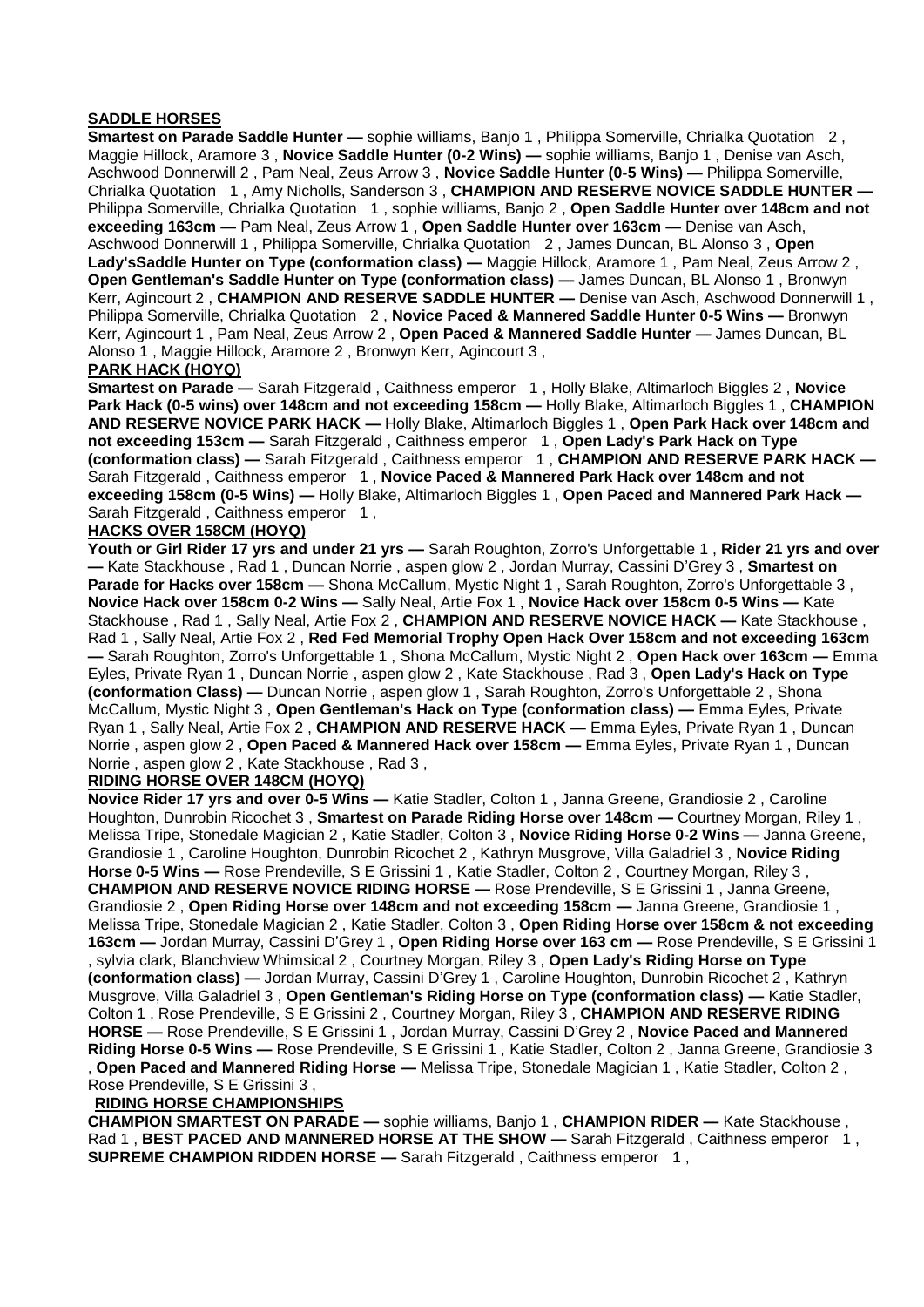#### **SADDLE PONIES**

**Smartest on Parade Saddle Hunter Pony Under 148cm —** Georgia Weaver, Dipped In Silver 1 , Bridget Peter, Windrush Digby 2 , Amy Ingram, windsor Englishe Legacy 3 , **Novice Saddle Hunter Pony not exceeding 148cm 0-2 Wins —** Madeline Jones, Aurora SK 1 , Sioban Harnett, Gem 2 , **Novice Saddle Hunter Pony not exceeding 148cm 0-5 Wins —** Madeline Jones, Aurora SK 1 , Bridget Peter, Windrush Digby 2 , Sioban Harnett, Gem 3 , **CHAMPION AND RESERVE NOVICE SADDLE HUNTER PONY —** Madeline Jones, Aurora SK 1 , Bridget Peter, Windrush Digby 2 , **Open Saddle Hunter Pony not exceeding 128cm —** Abby Sinclair, Cedar park regal man 1 , **Open Saddle Hunter Pony over 128cm and not exceeding 138cm —** Amy Ingram, windsor Englishe Legacy 1 , **Open Saddle Hunter Pony over 138cm and not exceeding 148cm —** Madeline Jones, Aurora SK 1 , Bridget Peter, Windrush Digby 2 , Georgia Weaver, Dipped In Silver 3 , **CHAMPION AND RESERVE SADDLE HUNTER PONY —** Abby Sinclair, Cedar park regal man 1 , Madeline Jones, Aurora SK 2 , **Novice Paced & Mannered Saddle Hunter Pony not exceeding 148cm 0-5 Wins —** Bridget Peter, Windrush Digby 1 , Sioban Harnett, Gem 2 , **Open Paced & Mannered Saddle Hunter Pony not exceeding 148cm —** Madeline Jones, Aurora SK 1 , Bridget Peter, Windrush Digby 2 , Georgia Weaver, Dipped In Silver 3 ,

# **SHOW PONIES (HOYQ) - GROUP A**

**Smartest on Parade Pony —** Charlotte Delany , Foreign shores 1 , **Best Rider 12, 13 and 14 Years —** Georgia Weaver, Dipped In Silver 1 , Emily Cowan, Windsor Merrylegs 2 , Madeline Jones, Aurora SK 3 , **Best Rider 15 and 16 Years —** Abby Sinclair, Chelton Fairy Lights 1 , Charlotte Delany , Foreign shores 2 , **Novice Show Pony (0-2 Wins) over 138cm and not exceeding 148cm —** Ratcliffe/Cameron Partnership, Ashton Puss N Boots 2 , **Novice Show Pony (0-5 Wins) over 138cm and not exceeding 148cm —** Charlotte Delany , Foreign shores 1 , Ratcliffe/Cameron Partnership, Ashton Puss N Boots 2 , **CHAMPION AND RESERVE NOVICE A GROUP PONY —** Charlotte Delany , Foreign shores 1 , Ratcliffe/Cameron Partnership, Ashton Puss N Boots 2 , **Open Show Pony over 143cm and not exceeding 148cm —** Charlotte Delany , Foreign shores 1 , **CHAMPION AND RESERVE GROUP A PONY —** Charlotte Delany , Foreign shores 1 , **Novice Paced & Mannered Show Pony over 138cm & Not Exceeding 148cm (0-5 Win —** Charlotte Delany , Foreign shores 1 , **Open Paced & Mannered Show Pony over 138cm and not exceeding 148cm — Charlotte Delany, Foreign shores 1, SHOW PONIES (HOYQ) - GROUP B&C**

**Smartest on Parade Pony up to 128cm —** hollie southward, edencourt sheer delight 1 , Livvie Allen, Willowmead Town Cryer 2 , Myer Henderson, Ty Gwyn Royal Consort 3 , **Smartest on Parade Pony over 128cm and not exceeding 138cm —** Abby Sinclair, Chelton Fairy Lights 1 , Sophie Laws, willowspring Melrose 2 , Mikaela Macdonald, Skibbereen Whispering 3 , **Best Novice Junior Rider (0-5 Wins) —** Emily Cowan, Windsor Merrylegs 1 , Livvie Allen, Willowmead Town Cryer 2 , Taylor Edwards, Windsor masterpiece 3 , **Best Rider 11yrs and under —** Livvie Allen, Willowmead Town Cryer 1 , Taylor Edwards, Windsor masterpiece 2 , Isabella Grigg, Aschbrooke Boss 3 , **Novice Show Pony (0- 2 Wins) not exceeding 138cm —** Mikaela Macdonald, Skibbereen Whispering 1 , hollie southward, Hollybank Pico 2 , **Novice Show Pony (0-5 Wins) not exceeding 138cm —** Abby Sinclair, KS Sergeant Pepper 1 , Isabella Grigg, Aschbrooke Boss 2 , Mikaela Macdonald, Skibbereen Whispering 3 , **CHAMPION AND RESERVE NOVICE GROUP B & C PONY —** Abby Sinclair, KS Sergeant Pepper 1 , Isabella Grigg, Aschbrooke Boss 2 , **Open Show Pony over 123cm and not exceeding 128cm —** Livvie Allen, Willowmead Town Cryer 1 , Taylor Edwards, Southwind candy kisses 2 , hollie southward, edencourt sheer delight 3 , **Open Show Pony over 128cm and not exceeding 133cm —** Abby Sinclair, Chelton Fairy Lights 1 , hollie southward, Hollybank Pico 2 , **Open Show Pony over 133cm and not exceeding 138cm —** Emily Cowan, Windsor Merrylegs 1 , Taylor Edwards, Windsor masterpiece 2 , Mikaela Macdonald, Skibbereen Whispering 3 , **CHAMPION AND RESERVE GROUP C PONY —** Molly Allen, Willowmead Town Cryer 1 , Taylor Edwards, Southwind candy kisses 2 , **CHAMPION AND RESERVE GROUP B PONY —** Abby Sinclair, Chelton Fairy Lights 1 , Emily Cowan, Windsor Merrylegs 2 , **Novice Paced & Mannered Show Pony not exceeding 138cm (0-5 Wins) —** Taylor Edwards, Windsor masterpiece 1 , hollie southward, Hollybank Pico 2 , Isabella Grigg, Aschbrooke Boss 3 , **Open Paced and Mannered Show Pony not exceeding 138cm —** Abby Sinclair, Chelton Fairy Lights 1 , Livvie Allen, Willowmead Town Cryer 2 , Taylor Edwards, Windsor masterpiece 3 , **CHAMPION SMARTEST ON PARADE PONY —** Abby Sinclair, Chelton Fairy Lights 1 , **N.Z. RIDING PONY SOCIETY SASH WINNER TO RECEIVE NZRPS SASH —** Abby Sinclair, Chelton Fairy Lights 1 , Emily Cowan, Windsor Merrylegs 2 , Isabella Grigg, Aschbrooke Boss 3 , **PONY BREEDERS SOCIETY SASH OF NZ —** Abby Sinclair, Chelton Fairy Lights 1 , Emily Cowan, Windsor Merrylegs 2 , Isabella Grigg, Aschbrooke Boss 3 , **SHOW PONIES CHAMPIONSHIPS CHAMPION JUNIOR —** Abby Sinclair, Chelton Fairy Lights 1 , **BEST PACED AND MANNERED PONY AT THE SHOW —** Abby Sinclair, Chelton Fairy Lights 1 , **SUPREME CHAMPION RIDDEN PONY —** Abby Sinclair, Chelton Fairy Lights 1 ,